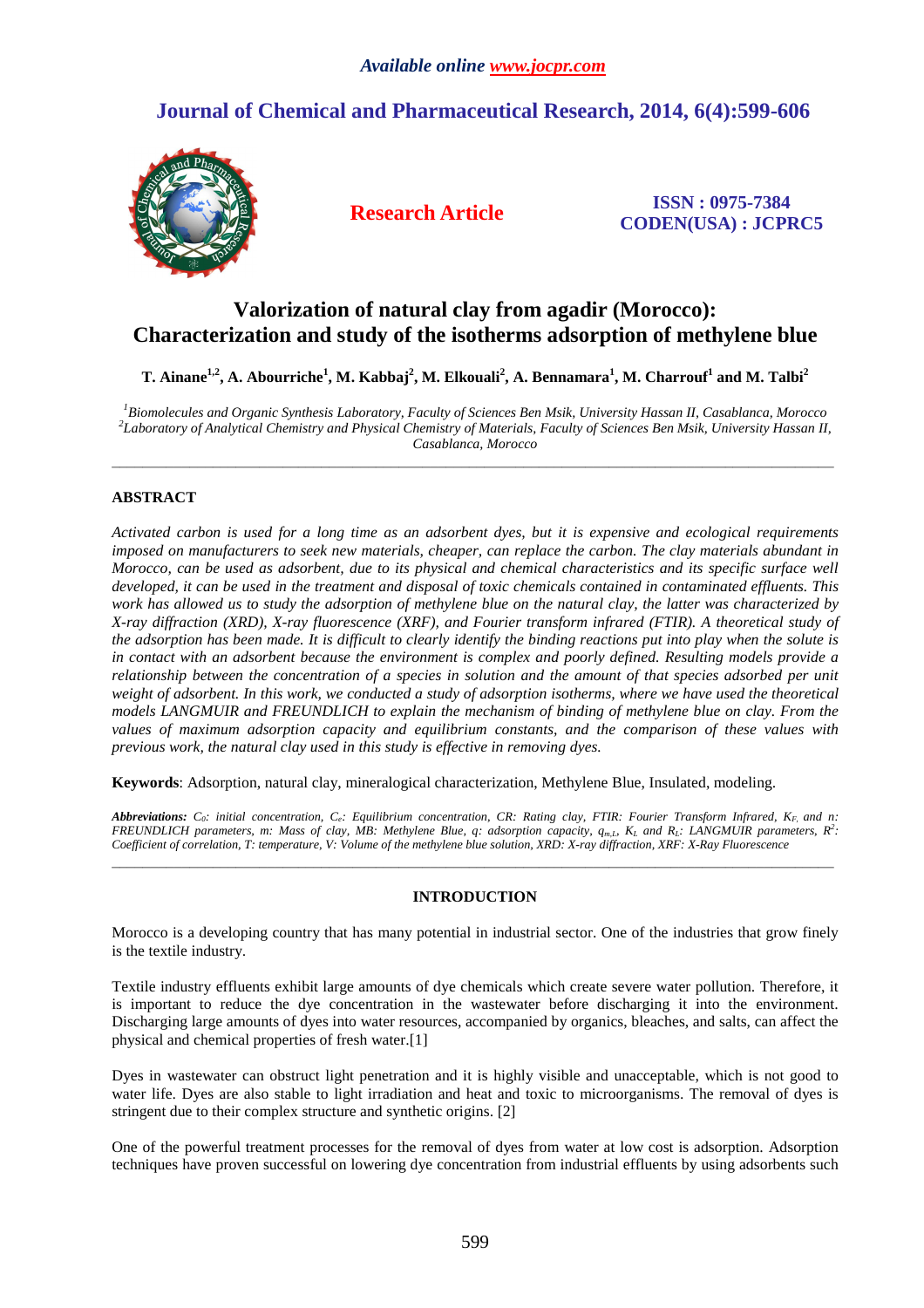as activated carbon, peat, chitin, clay, and others. [3] Adsorption is a process by which atoms, molecules or ions are retained on the surfaces of solids by chemical or physical bonding.

*\_\_\_\_\_\_\_\_\_\_\_\_\_\_\_\_\_\_\_\_\_\_\_\_\_\_\_\_\_\_\_\_\_\_\_\_\_\_\_\_\_\_\_\_\_\_\_\_\_\_\_\_\_\_\_\_\_\_\_\_\_\_\_\_\_\_\_\_\_\_\_\_\_\_\_\_\_\_*

The presence of methylene blue (3,7-bis(Dimethylamino)-phenazathionium chloride tetramethylthionine chloride), an organic dye, in discharged water is hazardous for human beings and limits light diffusion and consequently the photosynthesis processes are reduced [4], [5] and [6]. Activated carbon is suitable for removing minor amounts of such organic dyes from aqueous solutions. Unfortunately, this effective adsorbent is expensive and has high regeneration cost. For these reasons, different studies have been carried out in order to find out inexpensive adsorbing materials. Thus, the adsorption capacities of some clay minerals (e.g. [7], [8] and [9]), agricultural residues (e.g. [10]) fly ash and mud [4] and [11] and other materials [12] and [13] were evaluated.

In the present work, the adsorption we performed tests of adsorption using methylene blue on a natural clay from morocco, it has been characterized by spectroscopic methods such as X-ray diffraction (XRD), X-ray fluorescence (XRF) and Infrared Fourier Transform Infrared (FTIR).

#### **EXPERIMENTAL SECTION**

## **Clay preparation and Characterization**

Clay CR which is the subject of this study comes from Agadir Morocco (AZIAR community). This clay was crushed, ground, washed with distilled water and sieved to 40 µm in order to homogenize the clay fraction.

The next step, clay fraction has been characterized by spectroscopic methods such as X-ray fluorescence (XRF) to analyse the chemical composition or elements present in the sample using Axios Panalytical XRF spectrometer. Xray diffraction (XRD) patterns of clay were obtained on a powder X-ray diffractometer Model Bruker D8. with  $CuK<sub>a</sub>$  radiation. And analysed for its vibrational spectra with the aid of Fourier transform infrared spectroscopy (FTIR) using Vertex 70 model instrument in the range  $400 - 4000$  cm<sup>-1</sup> as potassium bromide pellet.

## **Sorption experiments and analytical method**

All the experiments were conducted at a constant temperature of  $25\pm1$  °C and at a constant pH = 6.8 to be representative of environmentally relevant conditions. Batch equilibrium sorption experiments were carried out in 200mL Erlenmeyer flasks containing methylene blue solutions (75 mL) of known concentrations, which varied from 40 to 80 mg L−1. Known amounts of biomass were added to each flask and the mixtures were agitated on the rotary shaker.

After the sorption was reached, the change in methylene blue concentration due to sorption was determined colorimetrically (Shimadzu 1240 spectrophotometer), the absorbance was measured at wavelength (λ) 664 nm.

## **Methylene blue uptake capacities and sorption isotherm**

The amount of methylene blue sorbed at equilibrium, q  $(mg.g^{-1})$ , which represents the dye uptake, was calculated from the difference in dye concentration in the aqueous phase before and after adsorption, according to the following equation [14] :

$$
q~= \frac{V.(C_0\text{-}C_e)}{m}
$$

 $C_0$  and  $C_e$  are the initial and equilibrium concentration of methylene blue in solution (mg.l<sup>-1</sup>), respectively, and m is the mass of clay (g). where V is the volume of Methylene blue solution  $(L)$ .

## **Freundlich adsorption model**

The Freundlich model [15] habitually gives a better fit particularly for adsorption from liquids and can be expressed as:

$$
\mathbf{q}_{_{\text{e}}} = \mathbf{K}_{F}.\mathbf{C}_{_{\text{e}}}^{n}
$$

Formula for linear expression can be written in the form:

$$
Lnq_e = LnK_F + n.LnC_e
$$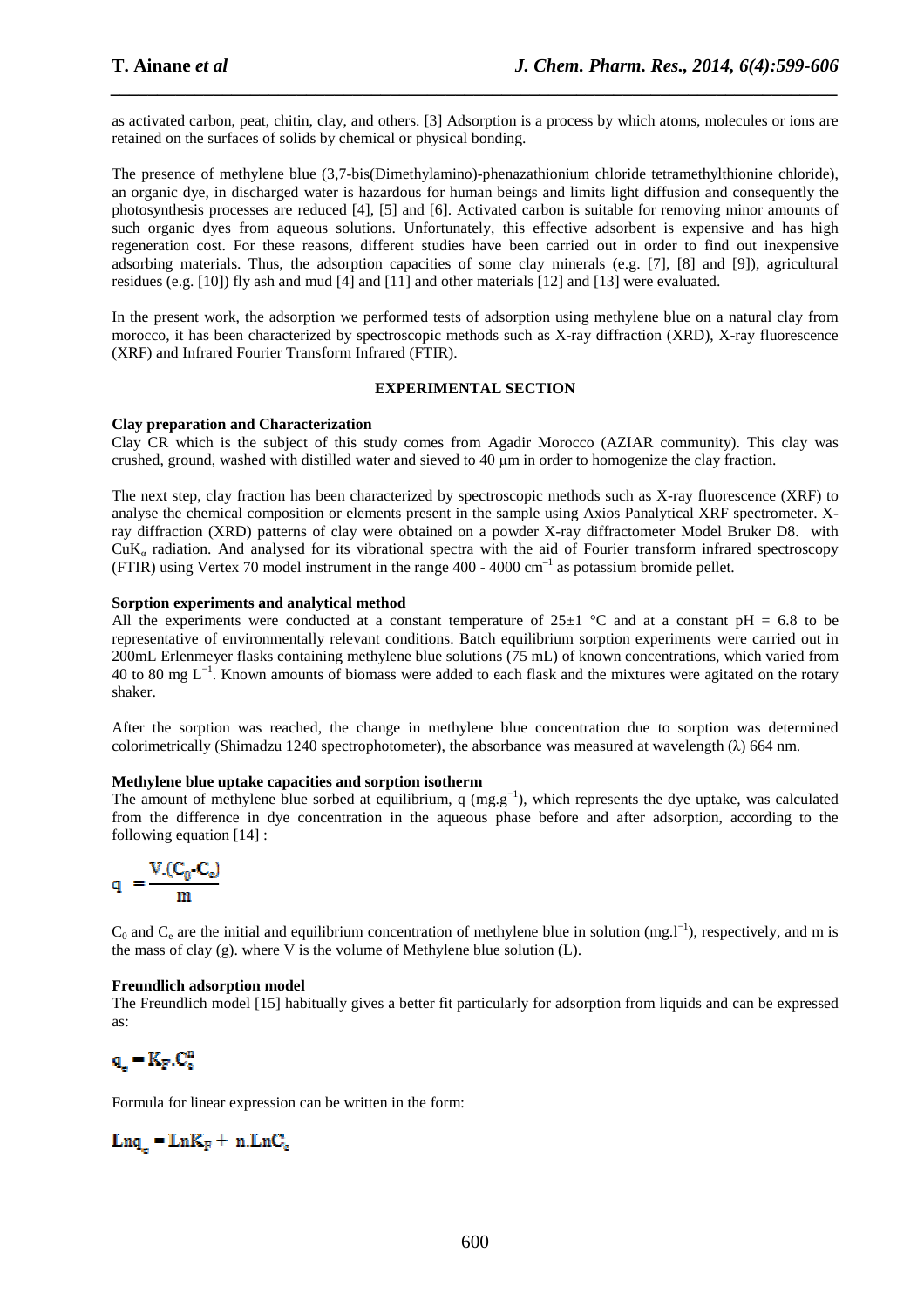In this model, the mechanism and the rate of adsorption are functions of the constants 1/n and K<sub>F</sub> (L.g<sup>-1</sup>). For a good adsorbent,  $0.2 < n < 0.8$ , and a smaller value of n indicates better adsorption and formation of rather strong bond between the adsorbate and adsorbent. Many researchers have used this model to interpret their sorption data for various systems [16–19].

*\_\_\_\_\_\_\_\_\_\_\_\_\_\_\_\_\_\_\_\_\_\_\_\_\_\_\_\_\_\_\_\_\_\_\_\_\_\_\_\_\_\_\_\_\_\_\_\_\_\_\_\_\_\_\_\_\_\_\_\_\_\_\_\_\_\_\_\_\_\_\_\_\_\_\_\_\_\_*

#### **Langmuir adsorption model**

The Langmuir adsorption isotherm [20,21] is given by the following equation:

$$
\mathbf{q}_{\text{e}} = \frac{\mathbf{q}_{\text{m},\text{L}}.\mathbf{K}_{\text{L}}.\mathbf{C}_{\text{e}}}{1 + \mathbf{K}_{\text{L}}.\mathbf{C}_{\text{e}}}
$$

Formula for linear expression can be written in the form:

$$
\frac{1}{\mathbf{q}_{_{\mathrm{o}}}}=\frac{1}{\mathbf{q}_{_{\mathrm{m},\mathrm{L}}}. \mathbf{K}_\mathrm{L}. \mathbf{C}_{_{\mathrm{e}}}}+\frac{1}{\mathbf{q}_{_{\mathrm{m},\mathrm{L}}}}
$$

In this model,  $q_{m,L}$  (mg.g<sup>-1</sup>) is the amount of adsorption corresponding to complete monolayer coverage, i.e., the maximum adsorption capacity and  $K_L$  (L.mg<sup>-1</sup>) is the Langmuir constant.

A host of research workers have applied this model to interpret their sorption data [16–19,22]. For Langmuir type adsorption process, to determine if the adsorption is favorable or not, a dimensionless separation factor is defined as [23]:

$$
\mathbf{R}_{\mathrm{L}} = \frac{1}{1 + \mathbf{K}_{\mathrm{L}}.\mathbf{C}_0}
$$

If  $R_L > 1$ , the isotherm is unfavorable,  $R_L = 1$ , the isotherm is linear,  $0 < R_L < 1$ , the isotherm is favorable,  $R_L = 0$ , the isotherm is irreversible.

#### **RESULTS AND DISCUSSION**

#### **Mineralogical characterization of clay CR**

The analysis of our sample CR by X-ray Fluorescence (Table 1) reveals high percentages of  $SiO<sub>2</sub>$  (48.92%) and  $A<sub>1</sub>Q<sub>3</sub>$  (22.13%). MgO (7.05%) and CaO (12.51%) are present in relatively large an amount, which confirms the presence of carbonates. For cons, the contents of other elements such as  $K_2O$ ,  $Fe_2O_3$ ,  $Na_2O$ ,  $TiO_2$ ,  $P_2O_5$ ,  $SO_3$ ,  $SrO$ and  $Rb<sub>2</sub>O$  are quite low.

| Chemical composition           | Weight (%) |
|--------------------------------|------------|
| SiO <sub>2</sub>               | 48.92      |
| $Al_2O_3$                      | 22.13      |
| CaO                            | 12.51      |
| MgO                            | 7.05       |
| K <sub>2</sub> O               | 2.92       |
| Fe <sub>2</sub> O <sub>3</sub> | 2.79       |
| Na <sub>2</sub> O              | 0.58       |
| TiO <sub>2</sub>               | 0.44       |
| $P_2O_5$                       | 0.14       |
| SO <sub>3</sub>                | 0.09       |
| SrO                            | 0.02       |
| Rb2O                           | 0.01       |

#### **Table 1: Chemical analysis of clay CR by XRF.\**

The clay CR was further tested by XRD studies. XRD is used to determine the mineralogical composition of the minerals. The occurrences of minerals in clay were identified by comparing "d" values (Selected Powder Diffraction Data for Minerals 1974, Powder Diffraction File Search Manual Minerals 1974).[24] Examination of X-ray diffraction pattern of the sample CR (Figure 1) shows the presence of intense lines characteristic of Quartz and carbonates form of Calcite and Dolomite. Reflections associated with quartz are characterized by reflections located respectively at d = 4.2253 A°, 3.3720 A°, 2.4266 A°, 2.2513 A°, 2.1009 A°, 1.8219 A°, 1.6620 A°, 1.3769 A°. We also note the presence of calcite (d = 3.8622 A°, 3.0547 A°, 2.5052 A°, 2.2842 A°, 2.0734 A°, 1.8784 A°), while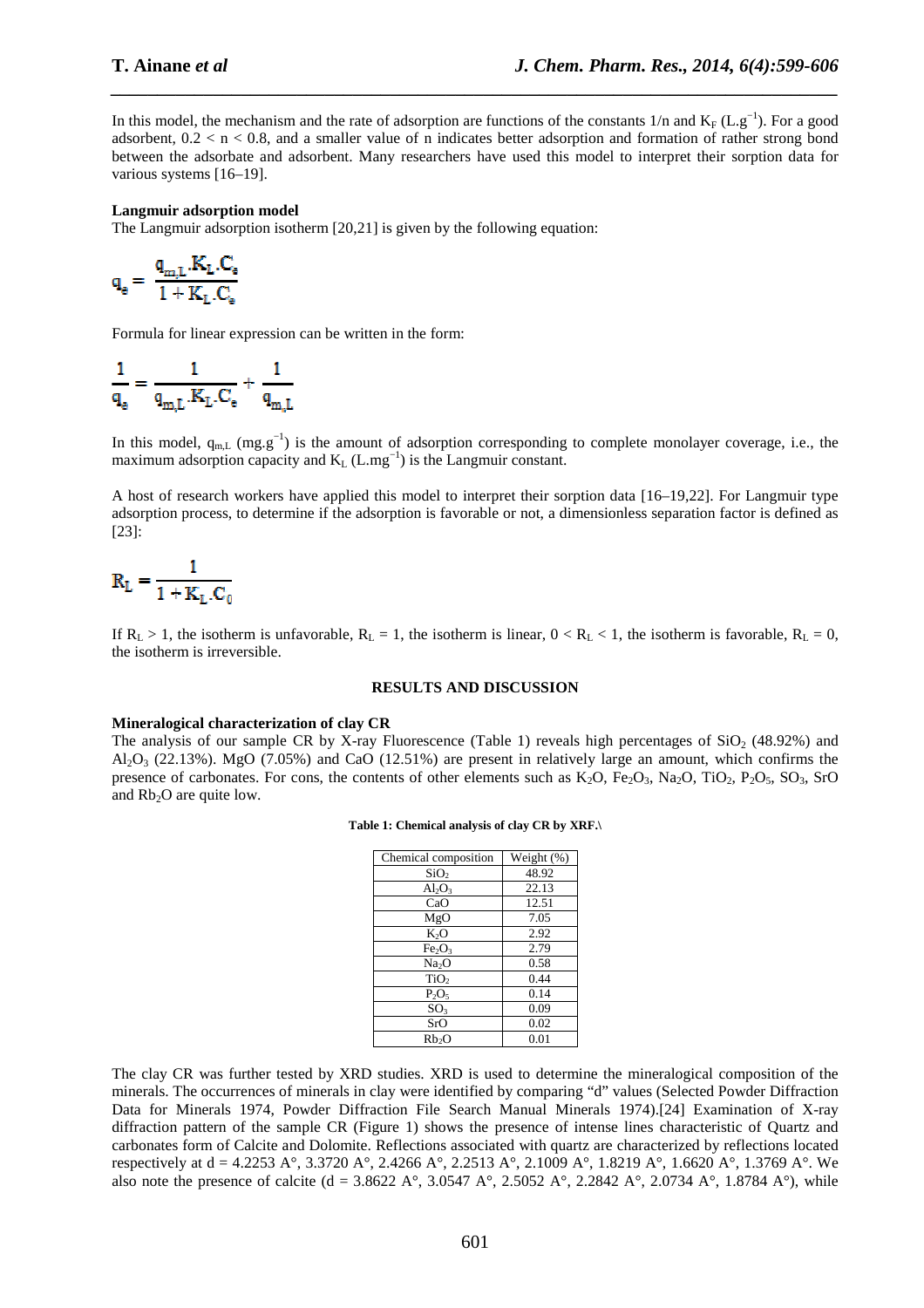that attributed to the Dolomite (d = 3.7341 A°, 2.8633 A°, 2.5465 A°, 2.4016 A°, 2.1986 A°, 2.0292 A°, 1.8084 A°, 1.7820 A°). There are other reflections are attributed to clay minerals: Kaolinite, Illite and Chlorite.

*\_\_\_\_\_\_\_\_\_\_\_\_\_\_\_\_\_\_\_\_\_\_\_\_\_\_\_\_\_\_\_\_\_\_\_\_\_\_\_\_\_\_\_\_\_\_\_\_\_\_\_\_\_\_\_\_\_\_\_\_\_\_\_\_\_\_\_\_\_\_\_\_\_\_\_\_\_\_*



**Fig. 1. XRD diffractogram of the sample CR**  *(Q: quartz; D: Dolomite C: Calcite, K: kaolinite, I: Illite, Ch: chlorite)* 

The last step is analysis of the sample CR by Infrared Fourier transform (Figure 2) shows that: The strips located at 1635 cm<sup>-1</sup> and 3423 cm<sup>-1</sup>, respectively are characteristic vibration deformation and elongation of the OH groups of H<sub>2</sub>O. [25] The intense and broad band centered at 1025 cm<sup>-1</sup> corresponds to the stretching vibrations of the Si - O in clay minerals. [25] bands located at 525 cm<sup>-1</sup>, 471 cm<sup>-1</sup> and 430 cm<sup>-1</sup> are assigned respectively to the deformation vibrations of Si - O - Al, Si - O - Mg and Si - O - Fe bands located at  $3620 \text{ cm}^{-1}$  and 3700 cm<sup>-1</sup> are assigned respectively to the vibrations of Al - OH and Mg - OH. [25] The bands located at 727 cm<sup>-1</sup>,  $874 \text{ cm}^{-1}$  and  $1434 \text{ cm}^{-1}$  correspond to the vibrations of C - O bond in carbonates. [25]



**Study of the adsorption of Methylene Blue by clay CR** 

To determine the equilibrium isotherm of adsorption of Methylene Blue on the sample CR, we varied the masses of 0.05g to 0.3g of CR in a volume of 75 ml of Methylene Blue at initial concentrations  $C_0 = 40$ , 60, 80 mg.L<sup>-1</sup>, and for a time sufficient to reach adsorption (2h).

Figure 3 shows the adsorption isotherms reflecting the evolution of the quantity q as a function of the equilibrium concentration C<sup>e</sup> .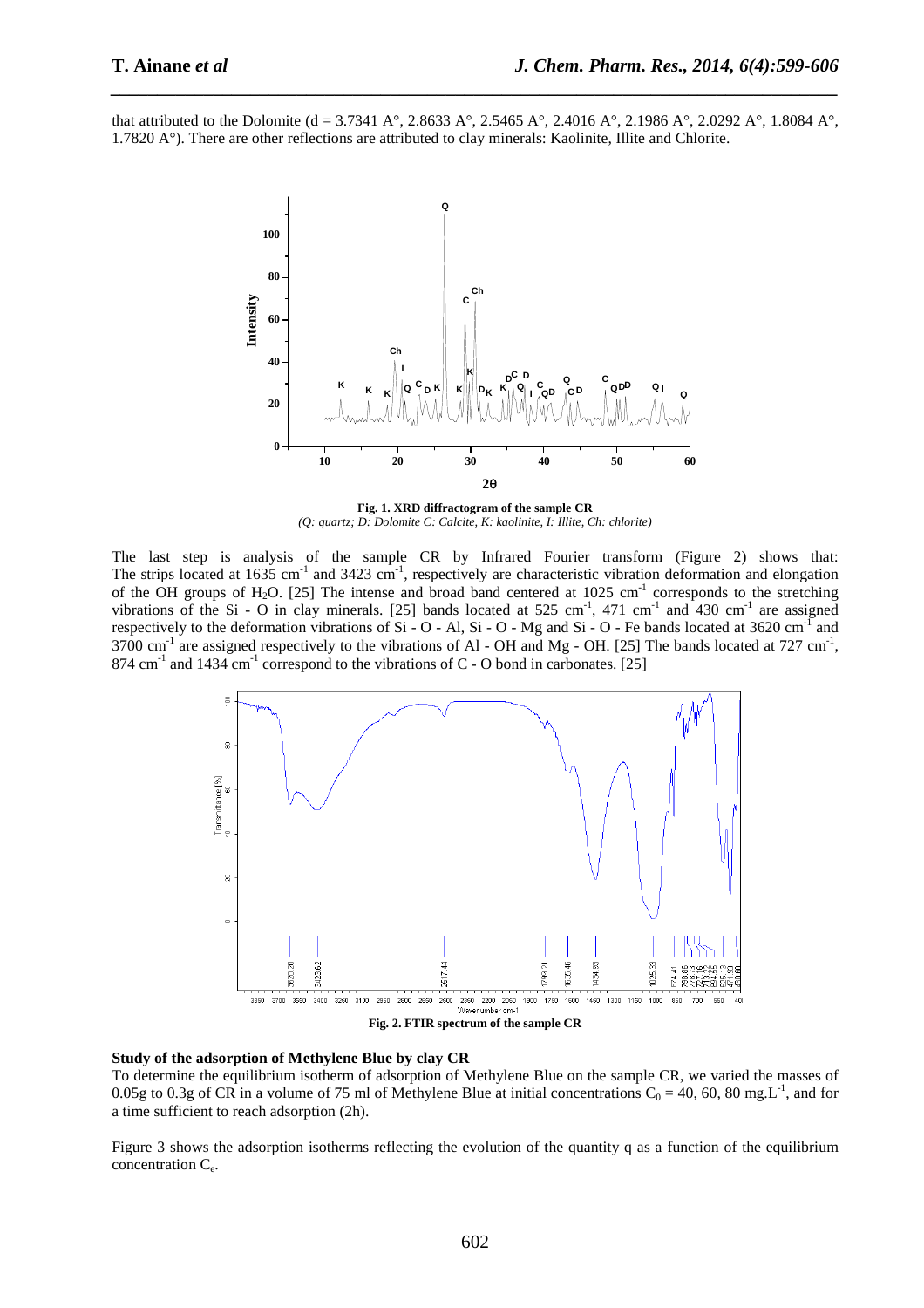We note from this curve, an increase of q as a function of the equilibrium concentration  $C_e$ , and when the initial concentrations of Methylene Blue increase, adsorption capacities of Methylene Blue decreases.

*\_\_\_\_\_\_\_\_\_\_\_\_\_\_\_\_\_\_\_\_\_\_\_\_\_\_\_\_\_\_\_\_\_\_\_\_\_\_\_\_\_\_\_\_\_\_\_\_\_\_\_\_\_\_\_\_\_\_\_\_\_\_\_\_\_\_\_\_\_\_\_\_\_\_\_\_\_\_*

The experimental data of adsorption isotherms can be interpreted by the two models generally Langmuir and Freundlich who described previously. The modeling was performed by the linear representation of Ln qe according to Ln Ce for Langmuir model and the linear representation of 1/qe based 1/Ce for Freundlich model, the results for linear representations are displayed in Figure 4, and Table 2 lists the parameters of Langmuir and Freundlich obtained.



**Fig. 3. Adsorption isotherms of Methylene Blue on the CR sample**   $(T = 25 \degree C, pH = 6.8)$ 

**Table 2. Isotherms model parameters for Methylene Blue Adsorption on CR sample** 

| Modèles           | Paramètres     | $C_0 = 40$ mg/l | $C_0 = 60$ mg/l | $C_0 = 80$ mg/l |
|-------------------|----------------|-----------------|-----------------|-----------------|
| <b>LANGMUIR</b>   | Ųm.            | 113.636         | 52.356          | 35.714          |
|                   | Kī.            | 1.872           | 0.994           | 1.573           |
|                   | $R_{\rm L}$    | 0.013           | 0.0160          | 0.008           |
|                   | $\mathbb{R}^2$ | 55.23           | 51.46           | 83.75           |
| <b>FREUNDLICH</b> | $K_f$          | 51.808          | 26.085          | 21.812          |
|                   | n              | 0.247           | 0.278           | 0.164           |
|                   | $\mathbb{R}^2$ | 65.48           | 78.05           | 88.35           |

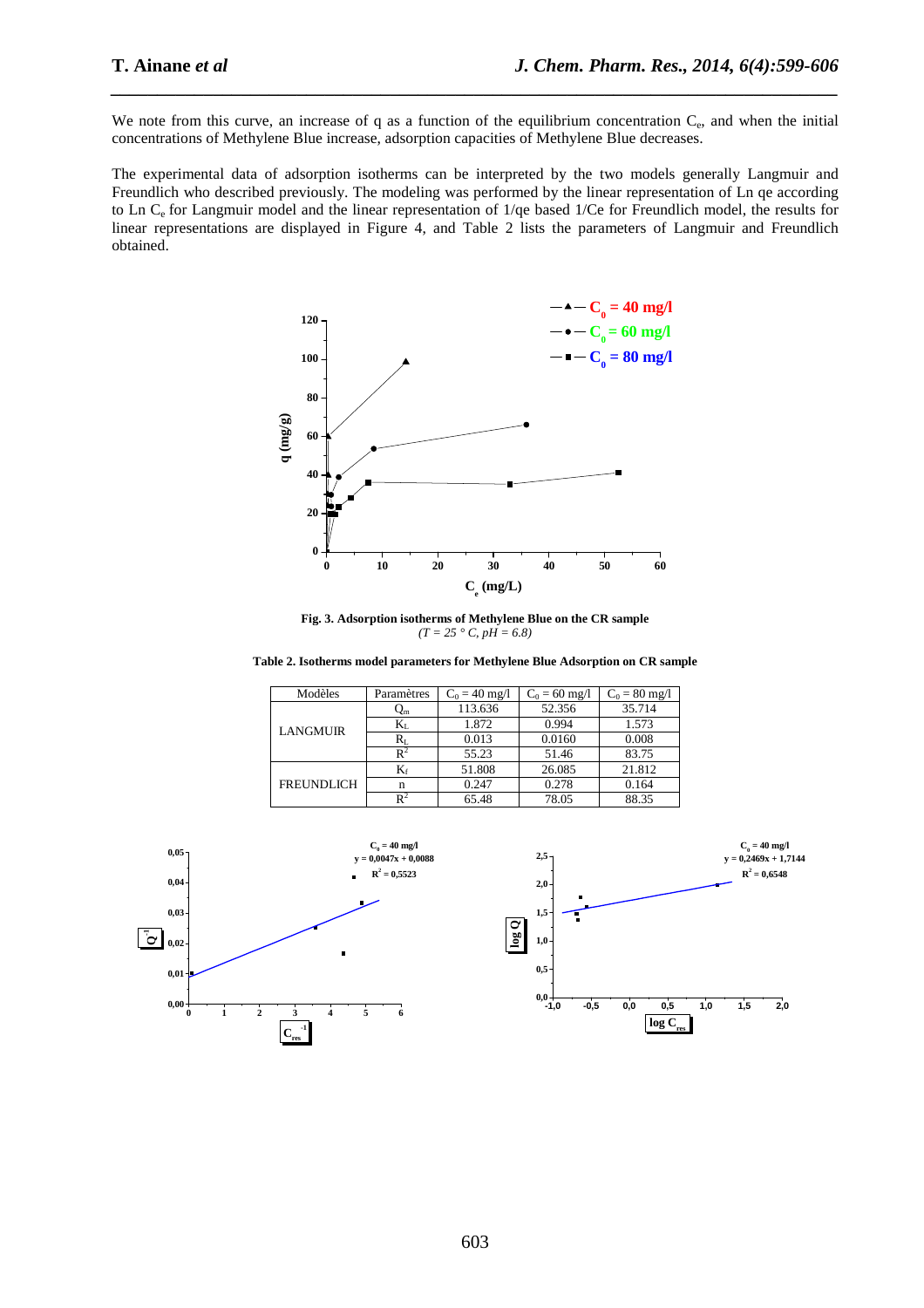

*\_\_\_\_\_\_\_\_\_\_\_\_\_\_\_\_\_\_\_\_\_\_\_\_\_\_\_\_\_\_\_\_\_\_\_\_\_\_\_\_\_\_\_\_\_\_\_\_\_\_\_\_\_\_\_\_\_\_\_\_\_\_\_\_\_\_\_\_\_\_\_\_\_\_\_\_\_\_*

**Fig. 4. Linear representations the Langmuir and the Freundlich models** 

From the values of coefficients of determination  $\mathbb{R}^2$ , we can conclude that the Freundlich model is closest to the experimental results obtained in the adsorption isotherms, 65.48% for  $C_0 = 40$  mg / L, 78.05% for  $C_0 = 60$  mg / L, and 88.35% for  $C_0 = 80$  mg / L. We also note that all the coefficients "n" of this model are generally accepted, where 0.1 <n <0.5 meant that a good adsorption of methylene blue on clay CR.

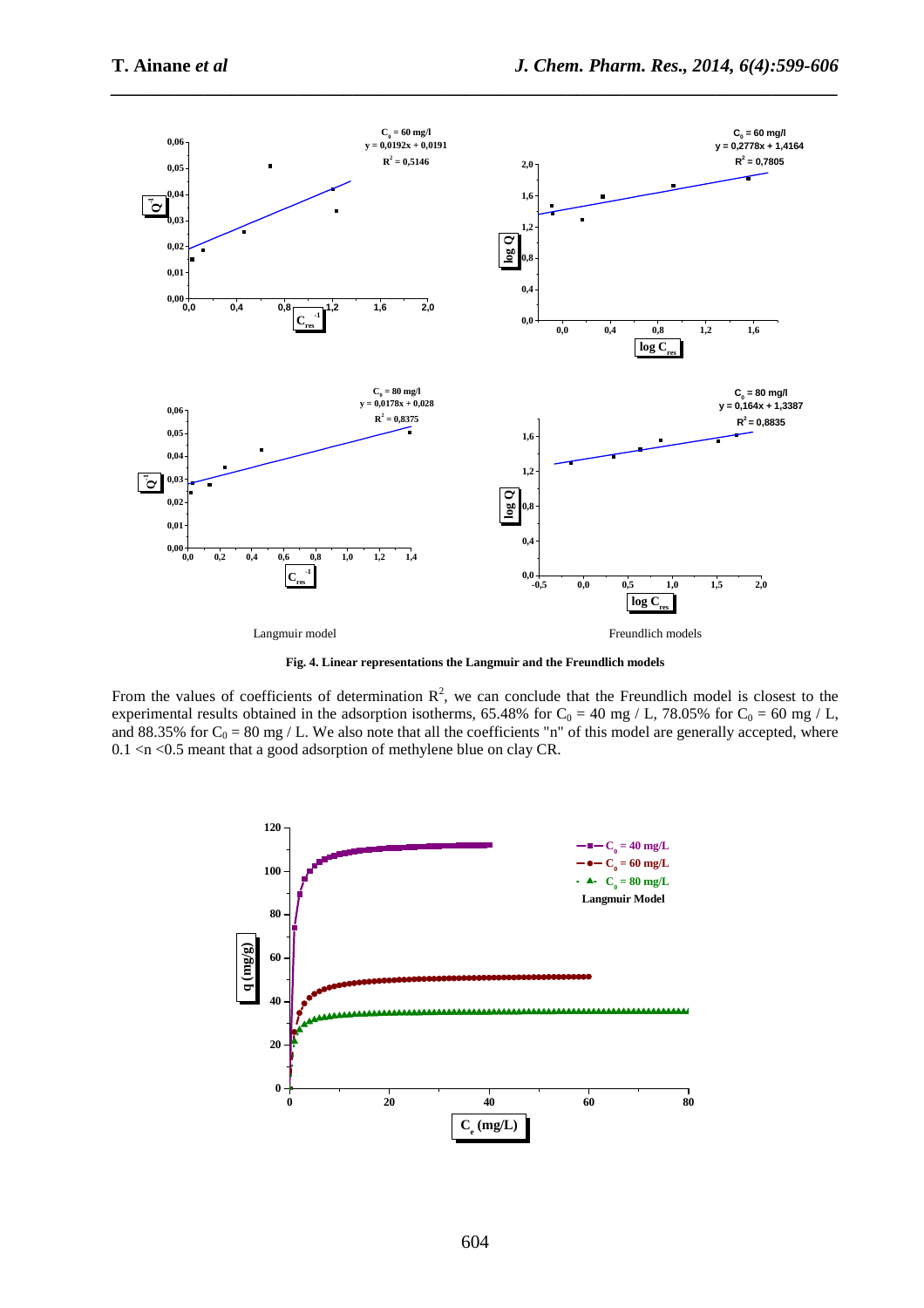

*\_\_\_\_\_\_\_\_\_\_\_\_\_\_\_\_\_\_\_\_\_\_\_\_\_\_\_\_\_\_\_\_\_\_\_\_\_\_\_\_\_\_\_\_\_\_\_\_\_\_\_\_\_\_\_\_\_\_\_\_\_\_\_\_\_\_\_\_\_\_\_\_\_\_\_\_\_\_*

**Fig.5. Modeling the adsorption of CR by methylene blue** 

The other Langmuir model also presents significant coefficient of determination  $R^2$  which requires to take into in the modeling performed, 55.23% for  $C_0 = 40$  mg / L, 51.46% for  $C_0 = 60$  mg / L, and 83.75% for  $C_0 = 80$  mg / L. Thus, all parameters tend to 0 which explains why the adsorption of methylene blue on clay CR is favorable.

To better demonstrate the effectiveness of these two models, we reported on Figure 5 Modeling of adsorption isotherms of methylene blue on clay CR.

To place the results we obtained in the adsorption of methylene blue on clay CR, we have shown in Table 3 the comparison of our results with those of the literature on the adsorption of methylene blue to other samples. From these values we can consider that the CR is a good clay adsorbent material.

| Materials                                         | $q$ (mg.g <sup>-1</sup> ) | Refs          |
|---------------------------------------------------|---------------------------|---------------|
| Clay CR                                           | $40 - 100$                | Present study |
| Coir pith carbon                                  | 5.87                      | $[26]$        |
| Spent coffee grounds                              | 18.73                     | $[27]$        |
| Tea waste                                         | 85.16                     | [28]          |
| Garlic peel                                       | 82.64-142.86              | [29]          |
| Cedar sawdust                                     | 111.97                    | [30]          |
| Dehydrated peanut hull                            | 108.6-161.3               | [31]          |
| Dehydrated wheat bran carbon                      | 122.0-222.2               | $[32]$        |
| Brazilian pine-fruit shell                        | 185                       | [33]          |
| Sulphuric acid treated Brazilian pine-fruit shell | 413                       | [33]          |

| Table 3. Sorption capacities for MB using different materials |  |  |
|---------------------------------------------------------------|--|--|
|                                                               |  |  |

#### **CONCLUSION**

The chemical analysis XRD, XRF and FTIR show that clay is mainly constituted of alumina and silica in major quantities and iron, calcium, magnesium oxide and other elements in minor quantities. The loss on ignition value indicates that clay has lower carbonaceous matter and higher mineral matter contents. X-ray diffraction study shows the presence of Quartz, carbonates (Calcite and Dolomite), Kaolinite, Illite and Chlorite as major phases. The presences of above minerals were further confirmed by FTIR analysis.

The study of the process of adsorption isotherms of methylene blue on clay CR was achieved by Langmuir model and Freundlich model. From the values of maximum capacity and adsorption constants calculated. The mechanism of adsorption is favorable and has a good adsorption. The comparison of results with other previous work on other materials shows the interest of the CR sample. This allows us to offer them as an adsorbent material.